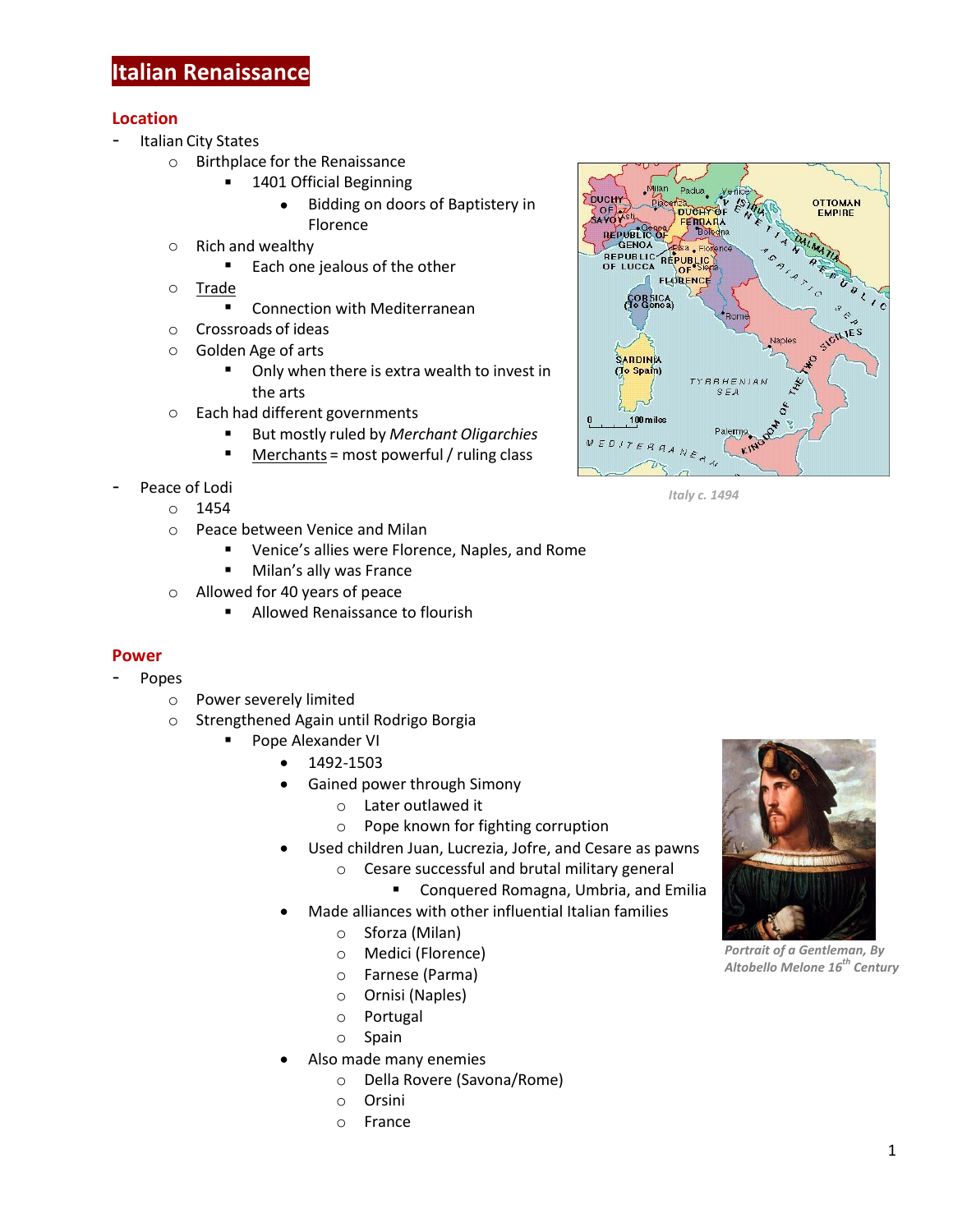- Julius II
	- $1503 1513$
	- Giuliano della Rovere
	- "Warrior Pope"
		- o Fought to keep French out of Northern Italy
		- Patron of the Arts
			- o Rebuilt St. Peter's Basilica
			- o Hired Raphael and Michelangelo

## **Families**

- o The Medici's
	- Wealthy merchant family in Florence
		- Bankers
	- Bought influence
	- Patrons of the arts
		- Hired Botticelli, Michelangelo and Da Vinci
		- "Civic glory"
	- Lorenzo "the Magnificent"
		- Presided over Florence's glory years
			- o 1478-1492
		- Political tyrant
			- o Afterwards city and area declined into stability

- **Military** 
	- o Cities' armies were small
	- o Needed to protect city states from neighbors
	- o Relied mostly on Condottieri
		- **•** VERY Unreliable

## **Philosophy of the Renaissance**

- **Secularism** 
	- o Ideas outside the church
	- o *"Here and now"*
	- $\circ$  Paintings still carried certain religious themes
- Individualism
	- o Applauded differences
	- o Personal credit for achievement
	- o Portraits, autobiography
	- o "*RenaissanceMan*"
	- o Spend money to enjoy life
- Classicism
	- o Interest in the culture of the ancient Greeks and the Romans
	- o Renewal of arts and sculpture
	- o Rejection of the Middle Ages
		- *Scholasticism*= philosophy of the Middle Ages, reason to prove religious ideas
- Humanism
	- o Interested in the 7 liberal arts (rhetoric, etc….)
	- o Outlook of philosophicalschools of the Renaissance
	- o Away from scholasticism
	- o *Man is the measure of all things*
		- Man as opposed to God



*Portrait of Lorenzo de Medici By Agnolo Bronzino 16th century*